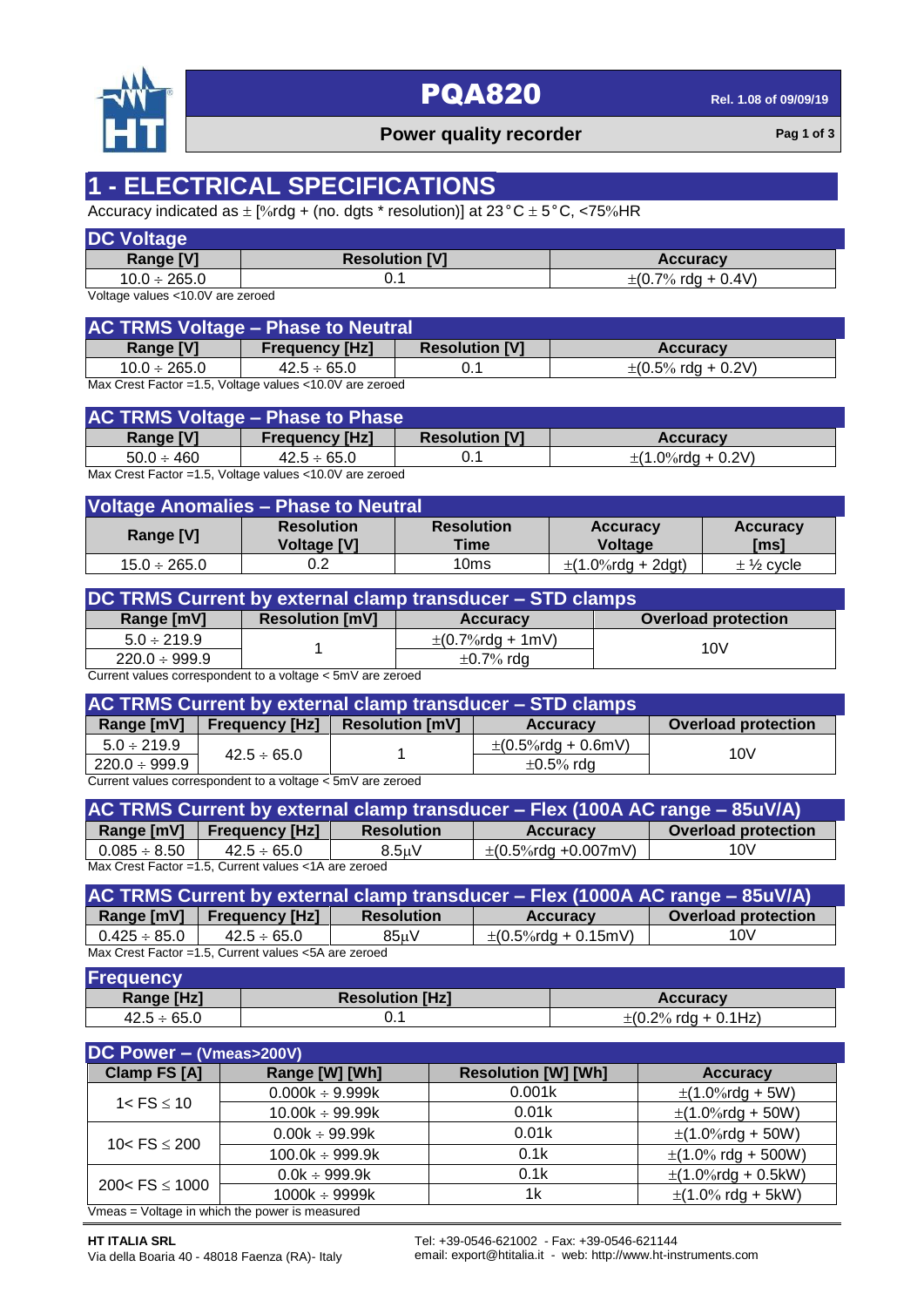

## **PQA820 Rel. 1.08** of 09/09/19

## **Power quality recorder Pag 2** of 3

| Power/Energy - (Vmeas>200V, Pf=1) |                      |                            |                           |  |  |
|-----------------------------------|----------------------|----------------------------|---------------------------|--|--|
| Clamp FS [A]                      | Range [W] [Wh]       | <b>Resolution [W] [Wh]</b> | <b>Accuracy</b>           |  |  |
| $1 <$ FS $\leq 10$                | $0.000k \div 9.999k$ | 0.001k                     | $\pm (0.7\%$ rdg + 3W/Wh) |  |  |
|                                   | $10.00k \div 99.99k$ | 0.01k                      | $\pm$ (0.7%rdg+30W/Wh)    |  |  |
| 10< $FS \le 200$                  | $0.00k \div 99.99k$  | 0.01k                      | $\pm$ (0.7%rdg+30W/Wh)    |  |  |
|                                   | $100.0k \div 999.9k$ | 0.1k                       | $\pm$ (0.7%rdg+300W/Wh)   |  |  |
| 200< $FS \le 1000$                | $0.0k \div 999.9k$   | 0.1k                       | $\pm$ (0.7%rdg+0.3kW/kWh) |  |  |
|                                   | $1000k \div 9999k$   | 1k                         | $\pm$ (0.7%rdg+3kW/kWh)   |  |  |

Vmeas = Voltage in which the power is measured

| <b>Power factor (Coso)</b> |                   |              |  |  |
|----------------------------|-------------------|--------------|--|--|
| Range (coso)               | <b>Resolution</b> | Accuracy (°) |  |  |
| $0.20 \div 0.50$           |                   | 0.6          |  |  |
| $0.50 \div 0.80$           | 0.01              | -0.7         |  |  |
| $0.80 \div 1.00$           |                   | 1.0          |  |  |

| <b>Voltage/Current harmonics</b> |                           |                                          |  |
|----------------------------------|---------------------------|------------------------------------------|--|
| Range                            | <b>Maximum resolution</b> | <b>Base accuracy</b>                     |  |
| $DC \div 25^{th}$                | 0.3V / 0.1% FS clamp      | $\pm (5.0\% \text{ rdg} + 2 \text{dg}t)$ |  |
| $26^{th} \div 33^{th}$           |                           | $\pm$ (10% rdg + 2dgt)                   |  |
| $34^{th} \div 49^{th}$           |                           | $\pm(15\% \text{ rdg} + 2\text{dgt})$    |  |

Harmonics will be zeroed:

DC harmonics: DC value <0.5% 1st Harmonic value or if DC value < 0.5% FS clamp<br>
> 1st Harmonic: 1st Harmonic value <0.5% FS clamp

> 1st Harmonic: 1st Harmonic value <0.5% FS clamp<br>
→ 2nd ÷ 49th Harmonics: 2nd ÷ 49th values <0.5% 1s

2nd  $\div$  49th Harmonics: 2nd  $\div$  49th values <0.5% 1st Harmonic value or <0.5% FS clamp